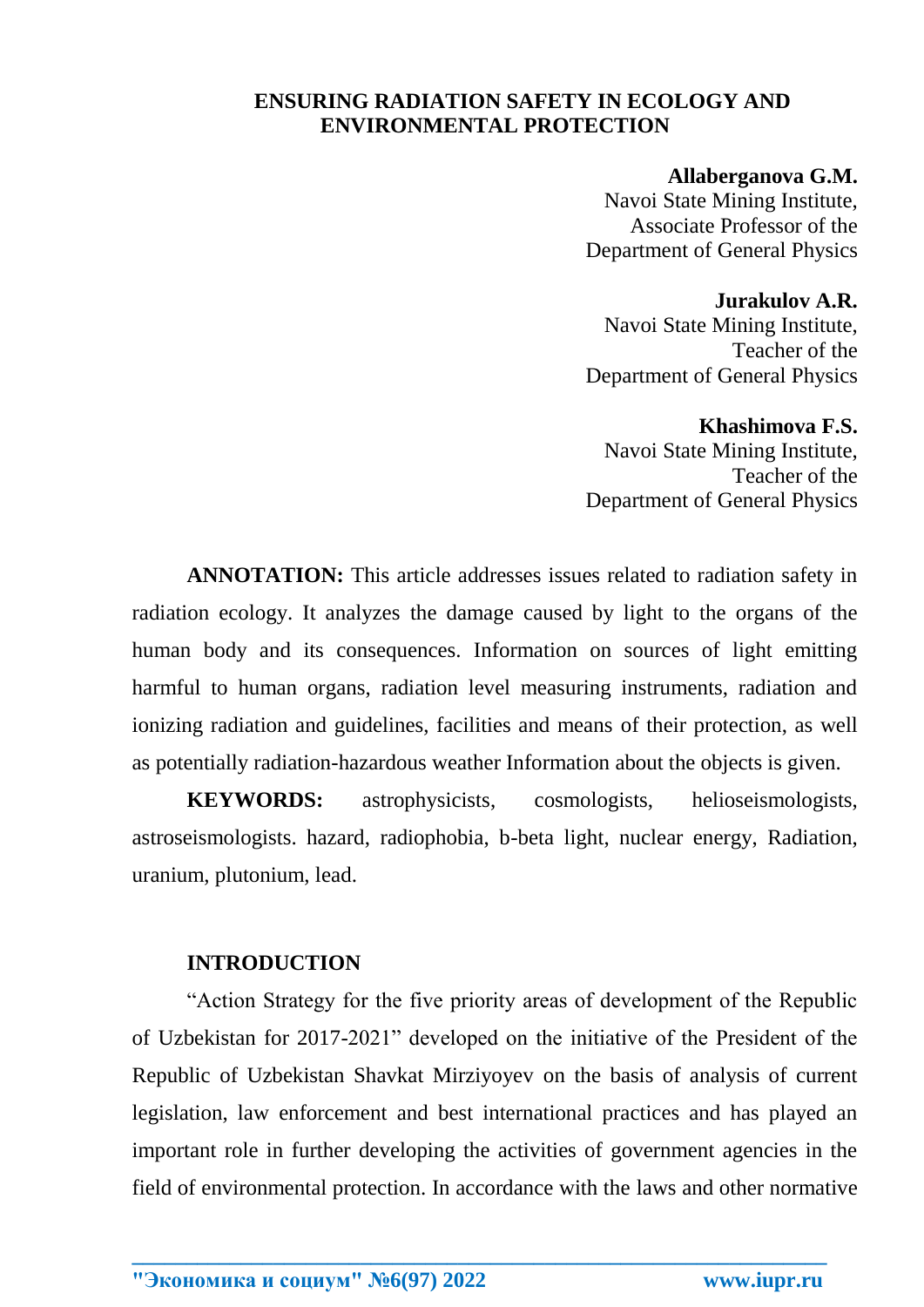legal acts of the Republic of Uzbekistan, the Cabinet of Ministers of the Republic of Uzbekistan, the State Committee for Ecology and Environmental Protection of the Republic of Uzbekistan myths are carried out by local government agencies. They are subdivided into several sectors and several natural resource governing bodies, as well as sectoral, that is, governing bodies of a particular natural resource. Another important task is to establish environmental cooperation with foreign countries or to attract foreign investment to solve environmental problems, as well as to study and implement in our country the environmental protection measures taken in foreign countries. is an urgent demand.

In the 21st century, the world's climate is changing dramatically. Over the past decade, the crisis of climate change has continued. For example, earthquakes, typhoons, floods, extreme cold, high temperatures are causing great damage to nature and people. So far, scientists and humans have not fully understood and evaluated the impact of space and geological processes on climate change. Because scientists around the world have different views on climate change. But over the next hundred years, global warming has been confirmed.

Now physicists, astrophysicists, cosmologists, helioseismologists, astroseismologists and climate scientists say that the impact of cosmic processes on the Earth is enormous. The radiation environment is also a major concern. But scientists now say that man can no longer influence this process and must be prepared for any eventuality on the planet.

### **RELEVANCE OF THE TOPIC**

Radioactivity is not a completely new phenomenon, as some have so far associated with the construction of nuclear power plants and the emergence of nuclear warheads. Long before life appeared on Earth, there was radioactivity and the accompanying ionizing radiation. On Earth, underground, in water, in the atmosphere, in space - everywhere there is a natural radiation background with an average value of ionizing radiation or an equivalent dose of about 2 mSv per year.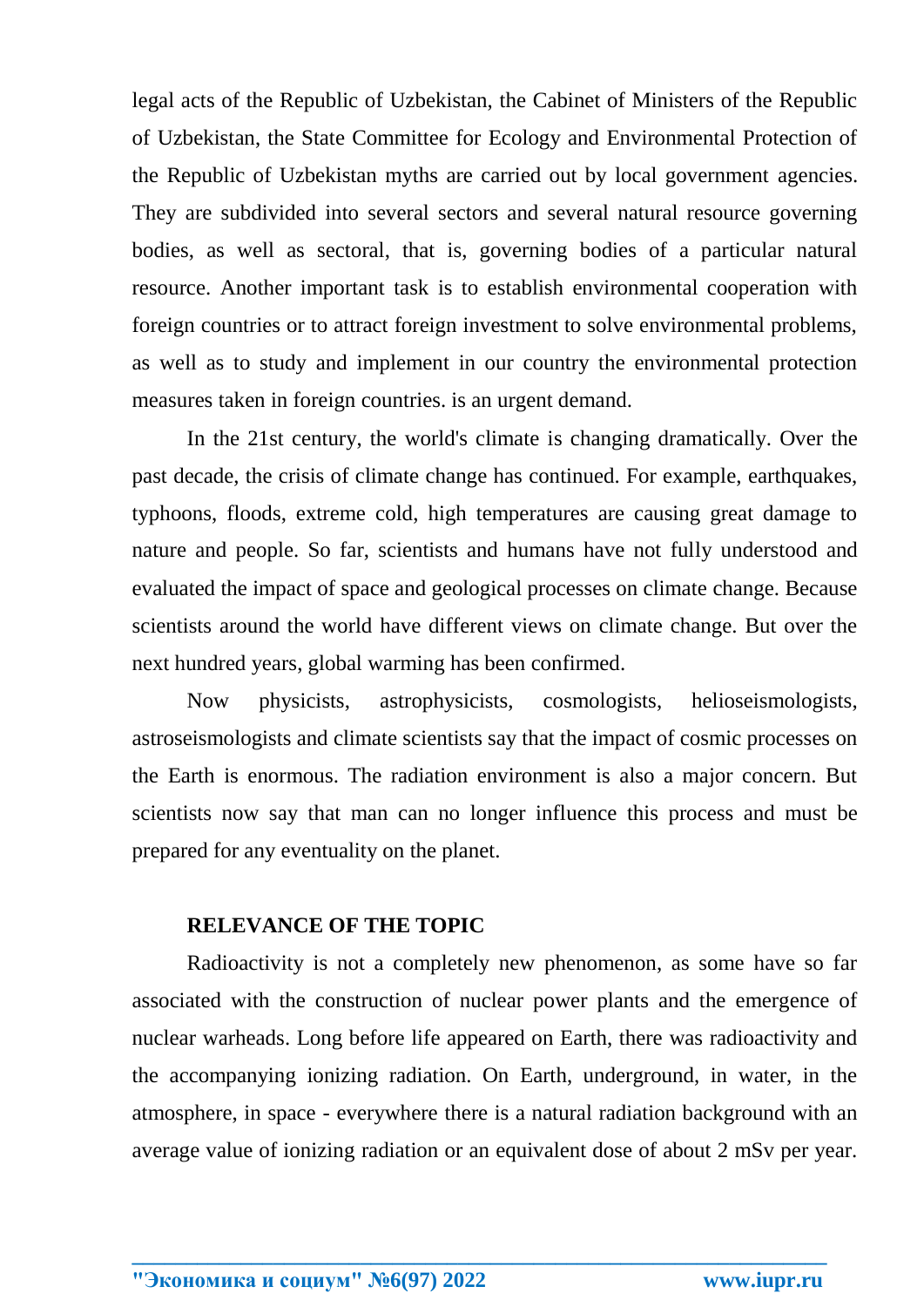The existence of a natural radiation background is a necessary condition for the evolution of life on Earth.

Without the natural background of ionizing radiation, there would probably be no modern life on Earth. The use of ionizing radiation in medicine has opened up great possibilities for the diagnosis and treatment of many diseases. There is a well-founded idea that small doses of ionizing radiation can be beneficial, and in practice this is reflected in the treatment of some diseases with radon baths. On the other hand, it should be understood that such values of the level of safety in nuclear power plants are ensured by the implementation of the basic principles, methods and tools of labor protection in everyday activities.

In the event of an accident, despite the protective measures taken, the threat to the lives and health of workers will increase significantly, and the level of risk will be incomparable to the risks of daily activities. On the one hand, it is wrong to ignore it, and on the other hand, it is important not to overdo it and fall into radiophobia. Only a rational approach to ionizing sources, taking into account the possible consequences, can ensure adequate compliance with radiation safety requirements.

### **DISCUSSION**

In various sectors of the economy, there are industrial equipment that emits harmful radiation to humans. In recent years, there have been potential dangers in radio engineering, medicine, nuclear physics, information, and other fields. Misuse, malfunction, and other causes can lead to radiation sickness. Radioactive radiation-related equipment used in the medical field is not guaranteed by their absolute protection devices and equipment.

In addition to health workers, teenagers are also affected by radiation sickness. According to sources, the latest generation of TV screens, computer monitors are well protected from light, and their previous generations had much lower protection measures. It can also be caused by chronic use.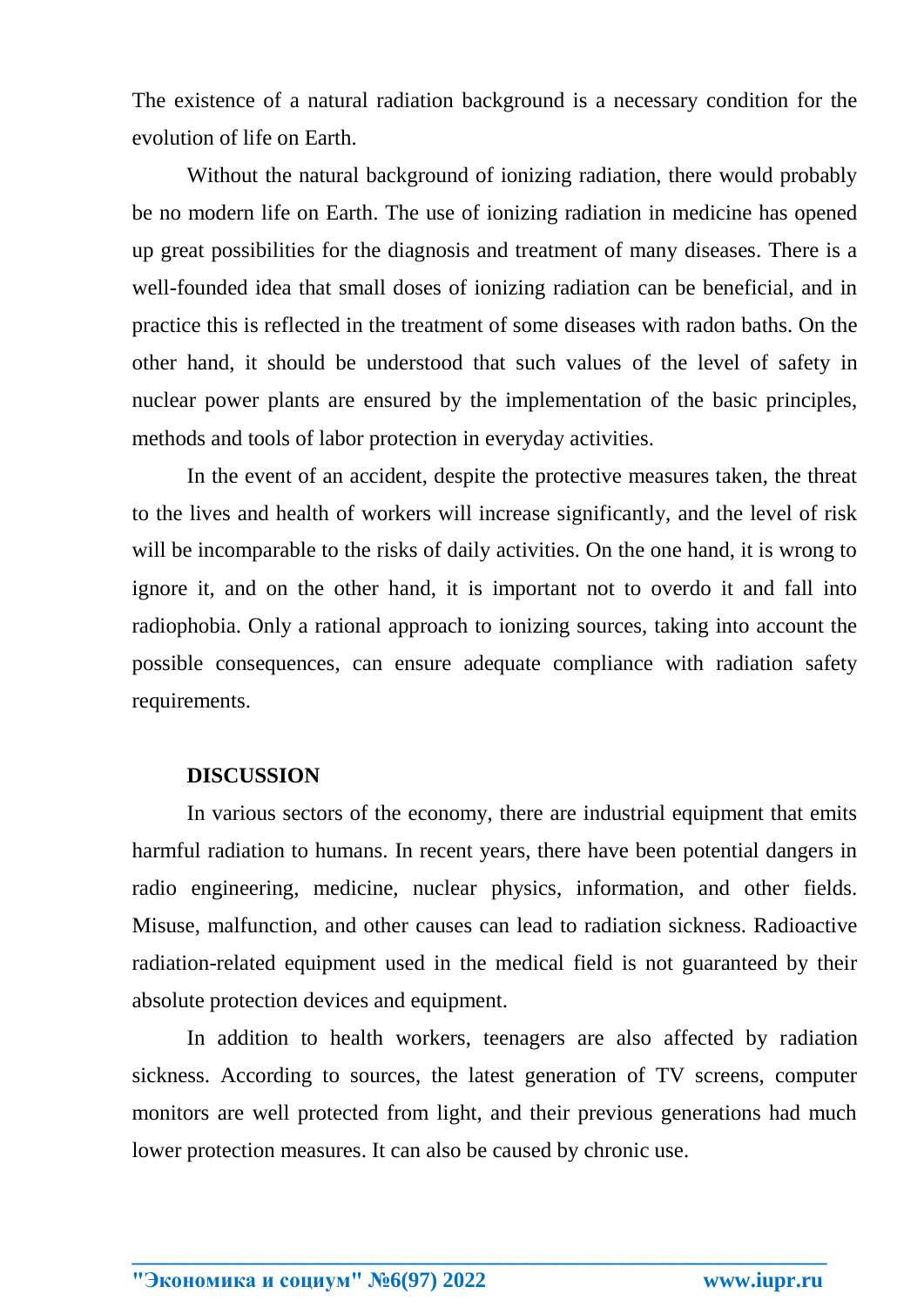Modern means of communication, techniques and their manufacturers are also exposed to potential radiation hazards. Especially miners: uranium, plutonium, lead and other miners, participants in their transportation, storage and processing, users of light-emitting devices, laboratory of nuclear physics - experimental work. conductive researchers can also receive radiation.

Radiation is the distribution of energy in the form of particles or waves. Light, ultraviolet light, infrared heat radiation, microwaves, and radio waves are all different forms of radiation. Some irradiations are called ionizers, which cause ionization in irradiated substances. Their negative effects on humans can have serious consequences. The transmittance of radiation (b) to the human body is shown in Figure 1 (Figure 1).



**Figure 1. Transmission of radiation to the human body:** alpha light, weak, can be blocked by a sheet of paper; b-beta light, which can be blocked by human skin, is harmful when ingested; passes through the human body, which can be protected by high-density materials.

Human organs have different tendencies to radiation. The amount of radioactivity received per unit dose affects each organ differently. We can see this in the example below (Figure 2).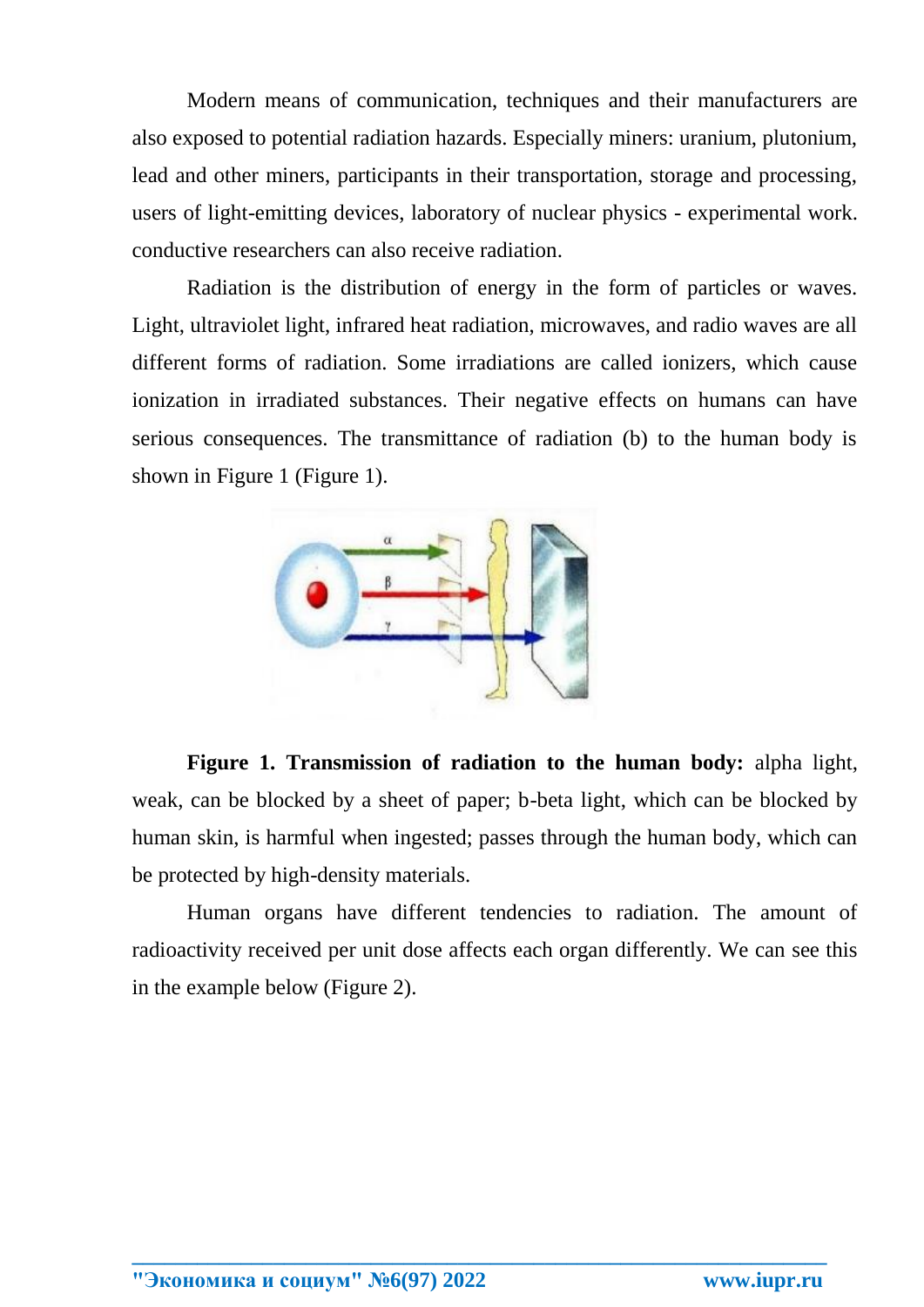

**Figure 2. A relative measure of the human body's response to radiation.**

The following tasks are set to ensure safety in the field of "radiation ecology":

- $\triangleright$  develop an understanding of radiation and light sources in humans;
- $\triangleright$  know the causes of radiation;
- $\triangleright$  generating information about radiation that is harmful to the human body;
- $\triangleright$  formation of knowledge about radioactive decay, ionizing radiation;
- $\triangleright$  knowledge of radiation safety and its legal basis;
- $\triangleright$  the law of radioactive decay;
- $\triangleright$  use of radioactive substances in the economy;
- $\triangleright$  nuclear energy sector;
- $\triangleright$  formation of information on radiation diseases and their treatment;
- $\triangleright$  biological consequences of radiation exposure;
- $\triangleright$  study of radioactive pollution and its impact on the environment and people;
- $\triangleright$  to understand the basics of dosimetry, dosimetry of ionizing radiation;
- $\triangleright$  study the use of dosimetric instruments;
- $\triangleright$  study the use of radiometry and radiometric instruments;
- $\triangleright$  access to information on radiation-hazardous facilities, nuclear energy;
- $\triangleright$  provide information on radiation accidents around the world.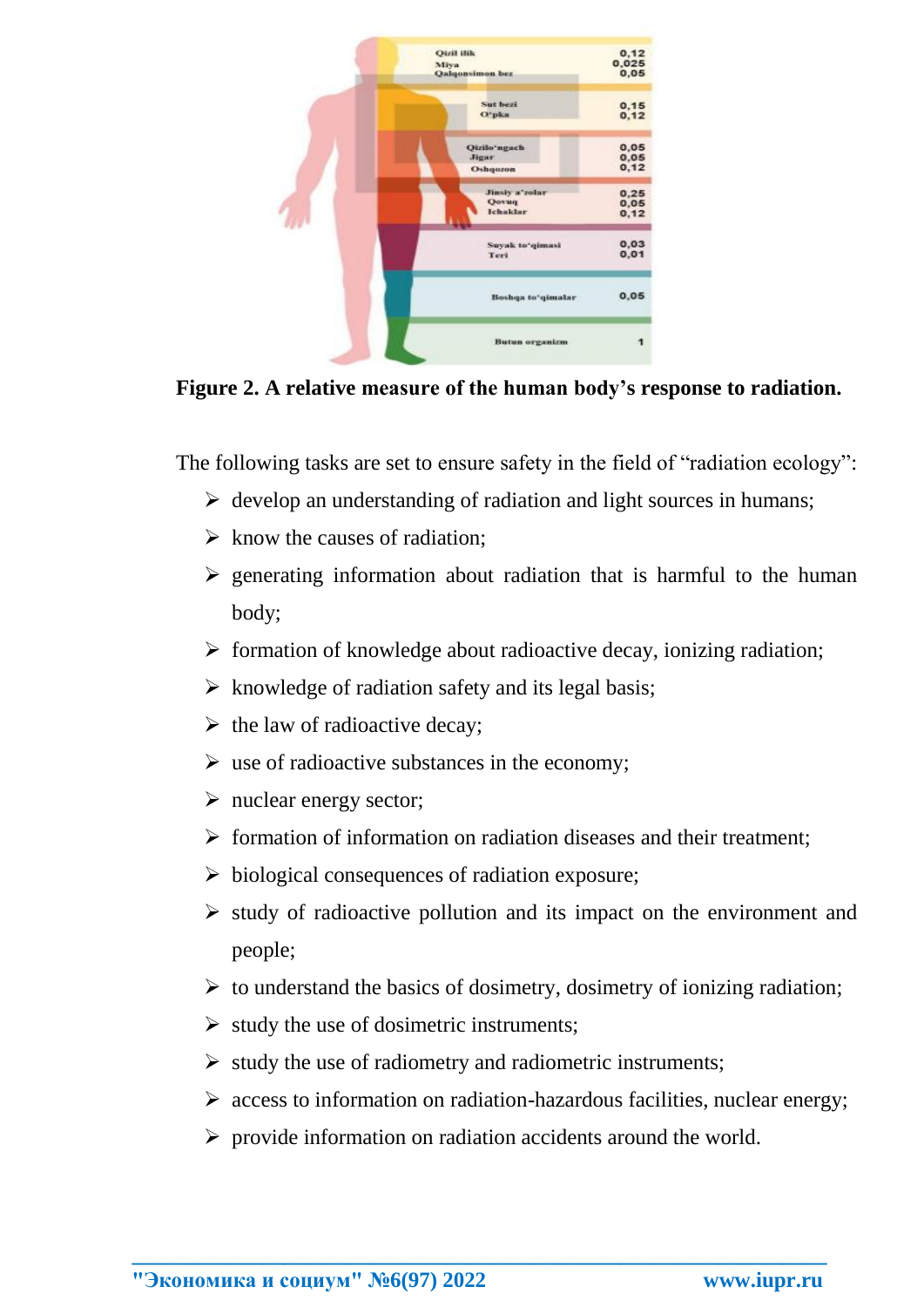## **THE RESULT**

About 90% of the 2,500 nuclei of known chemical element isotopes are unstable or unstable. Because the decay of unstable nuclei is accompanied by the scattering of different rays, it is called radioactive decay, and isotopes and nuclides that have the ability to decay are called radioisotopes and radionuclides, respectively. Radionuclides can be present in the Earth's crust and can be formed under the influence of cosmic radiation (cosmogenic) or as a result of human activity (man-made). We see this in Table 2.1.

**Table 2.1. The most important natural and man-made radionuclides that form the radiation background on the Earth's surface.**

| Tabiiy radionuklidlar                                                                |                                  | texnogen radionuklidlar                                 |
|--------------------------------------------------------------------------------------|----------------------------------|---------------------------------------------------------|
| terrigen                                                                             | kosmogen                         |                                                         |
| $^{40}$ K, $^{210}$ Po, $^{222}$ Rn, $^{220}$ Rn (Tn), $^{226}$ Ra,                  | ${}^{3}H, {}^{14}C, {}^{32}P$ va | ${}^{3}H, {}^{90}Sr, {}^{85}Kr, {}^{131}I, {}^{137}Cs,$ |
| $\frac{232 \text{Th}}{235 \text{U}}$ , $\frac{238 \text{U}}{238 \text{U}}$ va boshq. | boshq.                           | <sup>239</sup> Pu va boshq.                             |

The reason for radioactive decay is a violation of the balance between the number of protons in the nucleus and the number of neutrons. When the required balance is disturbed, the nucleus becomes overpowered and has to go into a less energetic state to get rid of it.

In order to prevent radiation safety and ensure its safety, Article 12 of the Law of the Republic of Uzbekistan "On Radiation Safety" specifies ways to ensure radiation safety, which include: :

• development and implementation of radiation safety programs;

• adherence to a single state system for the control and accounting of individual doses of radiation received by citizens in the use of ionizing radiation sources;

• determining the types and amount of compensation to be paid for the high risk of damage to the health of citizens due to radiation exposure;

• reimbursement of damage to health and property of citizens as a result of radiation accidents;

• identify activities related to the use of ionizing radiation sources;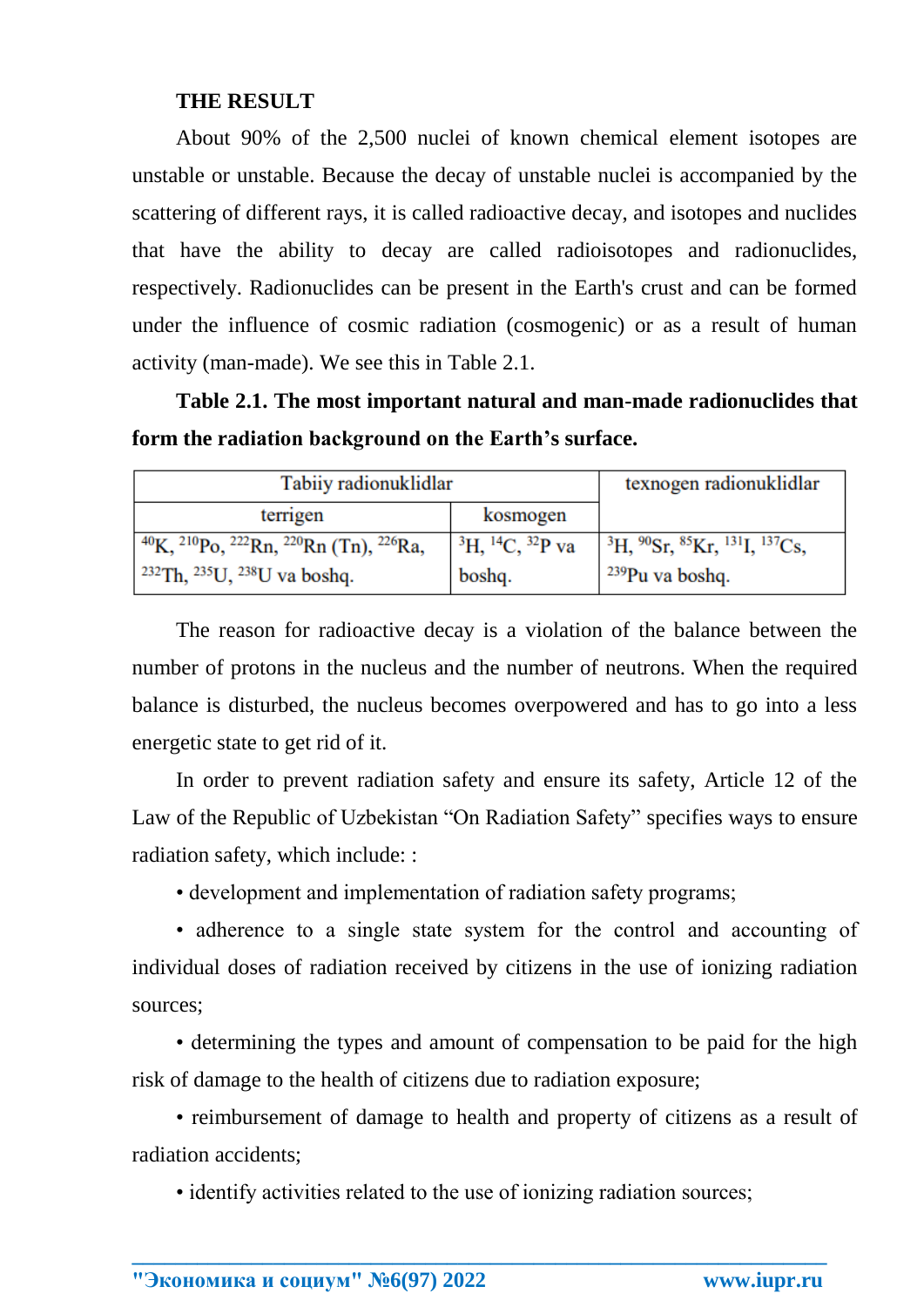• government regulation of exports and imports of ionizing radiation sources;

• preventive medical measures;

• informing citizens about the radiation situation and radiation safety measures;

• educating citizens on radiation safety measures;

• Assistance to citizens exposed to radiation as a result of radiation accidents;

• introduction of special rules for the residence of citizens in areas of radioactive contamination;

• elimination of the consequences of radiation accidents in the relevant area;

• organize and conduct emergency response in the event of a radiation accident.

Article 13 of this law sets out the procedures for assessing the state of radiation safety. According to him, the assessment of the state of radiation safety is carried out by local public authorities, state bodies regulating radiation safety, as well as users of ionizing radiation sources in the planning and implementation of radiation safety measures, analysis of the effectiveness of these measures. .

Radiation safety assessment includes the following key indicators:

- $\triangleright$  description of radioactive pollution of the environment;
- $\triangleright$  analysis of radiation safety measures and compliance with radiation safety norms and regulations and hygiene standards;
- $\triangleright$  probability of radiation accidents and their scale;
- $\triangleright$  level of preparedness for radiation accidents and their consequences;
- $\triangleright$  analysis of radiation doses received, received and likely to receive from all sources of ionizing radiation by employees and the population;
- $\triangleright$  the number of people exposed to radiation above the established limit of radiation doses.

# **CONCLUSION**

Based on the above, the protection and preservation of nature, its transmission to future generations is one of the most important tasks in the life of every person